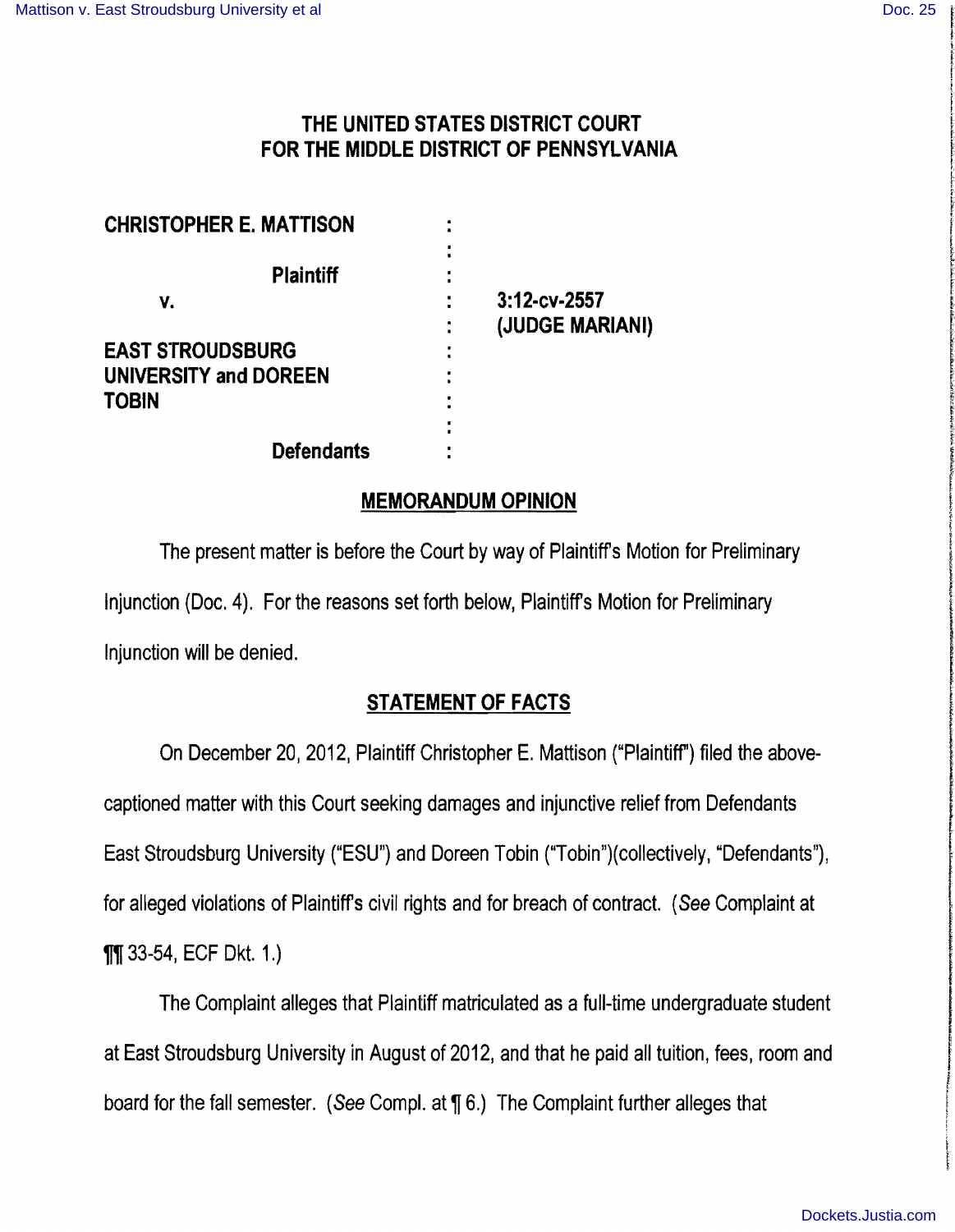"Plaintiff completed ESU's Fall 2012 Semester in good academic standing and without any disciplinary infractions, other than the matter which gives rise to this action, and as a member of the ESU varsity baseball team." (See Cornpl. at 17.) Plaintiff's Complaint avers that in exchange for payment, "ESU has promised to provide Plaintiff with some of the college-level courses necessary to earn a bachelor's degree ... provided that Plaintiff agrees to the express and implied terms of ESU's student policies regarding academics, behavior and privacy as set forth in the Student Code of Conduct which is stated in the 2012-2014 Student Handbook." (See Compl. at ¶ 9.)

On October 1,2012, ESU Police Officer Carlos M. Aussie, Jr. ("Aussie"), went to the room of Jay Young ("Young") in Hawthorne Hall to investigate the possibility of the possession of a controlled substance. (See Compl. at 11.) Aussie found several students in Young's room, and although Plaintiff denied being in possession of marijuana, he admitted to Aussie that he had smoked it earlier in the day. (See Compl. at  $\P$  11.)

Plaintiff was notified by written letter on October 4, 2012, "that he must attend a 'meeting' on October 16, 2012, with an unidentified person, for the events alleged to have occurred on October 1, 2012, in Hawthorne Hall room 425." (See Compl. at ¶ 12; see also Notification of Charges Letter, ECF Dkt. 14-1, Exh. D.) Plaintiff maintains that "[t]he letter did not advise Plaintiff of either his hearing options or his hearing rights as set forth in the 2012-2014 Student Handbook." (See Compl. at ¶ 12.) Aussie also filed a disorderly conduct citation against Plaintiff for violation 18 Pa. Cons. Stat. § 5503a(4), "for allegedly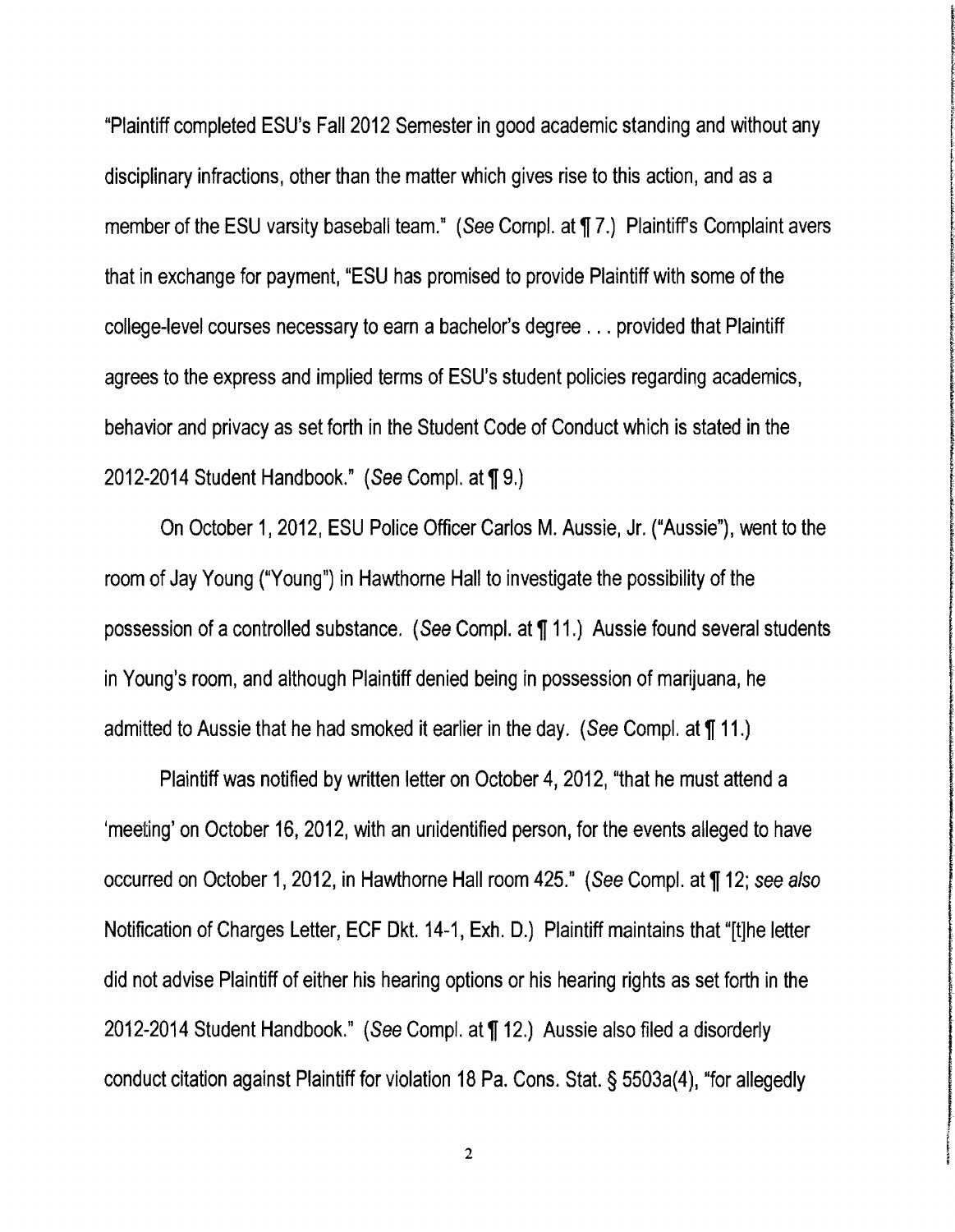smoking marijuana." (See Compl. at 113.) Then, on October 16, 2012, Plaintiff alleges that he attended the above-referenced "meeting" and was informed by Hearing Officer Jeter Smith ("Smith") that Smith was going to "recommend a limited punishment," which included "a deferred suspension, parental notification, attendance at the Marijuana 101 class and attendance at the Success Plan class." (See Compl. at ¶ 14.) Plaintiff avers that Smith explained "what the sanctions would entail," and "asked Plaintiff if he wished to accept those sanctions or whether he wished to wait twenty-four (24) hours before deciding whether he wished to request either a formal school disciplinary hearing or an informal school disciplinary hearing." (See Compl. at  $\P$  14.) Plaintiff maintains that Smith presented him with an ESU "Disciplinary Incident Notification" form and had Plaintiff sign in three places. (See Compl. at ¶ 14; see also Disciplinary Incident Notification Form, ECF Dkt. 4-1, Exh. A.) Plaintiff further maintains that "[a]t no time during this meeting with Mr. Smith was Plaintiffs status as a member of the ESU varsity baseball team discussed." (See Compl. at ¶ 14.)

As astudent athlete at ESU, Plaintiff is subject to the regulations set forth in the Student Code of Conduct, the Student Handbook, and the Student Athlete Handbook. In addition, Plaintiff is subject to NCAA Regulations governing the conduct of student athletes. The Student Handbook 2012-2014 bars the "[i]lIegal use, possession or sale of narcotics, drugs, synthetic substances, or drug-related paraphernalia." (See Student Handbook 2012- 2014 at 42, ECF Dkt. 14, Exh. A.) "No student may possess, consume, or be in the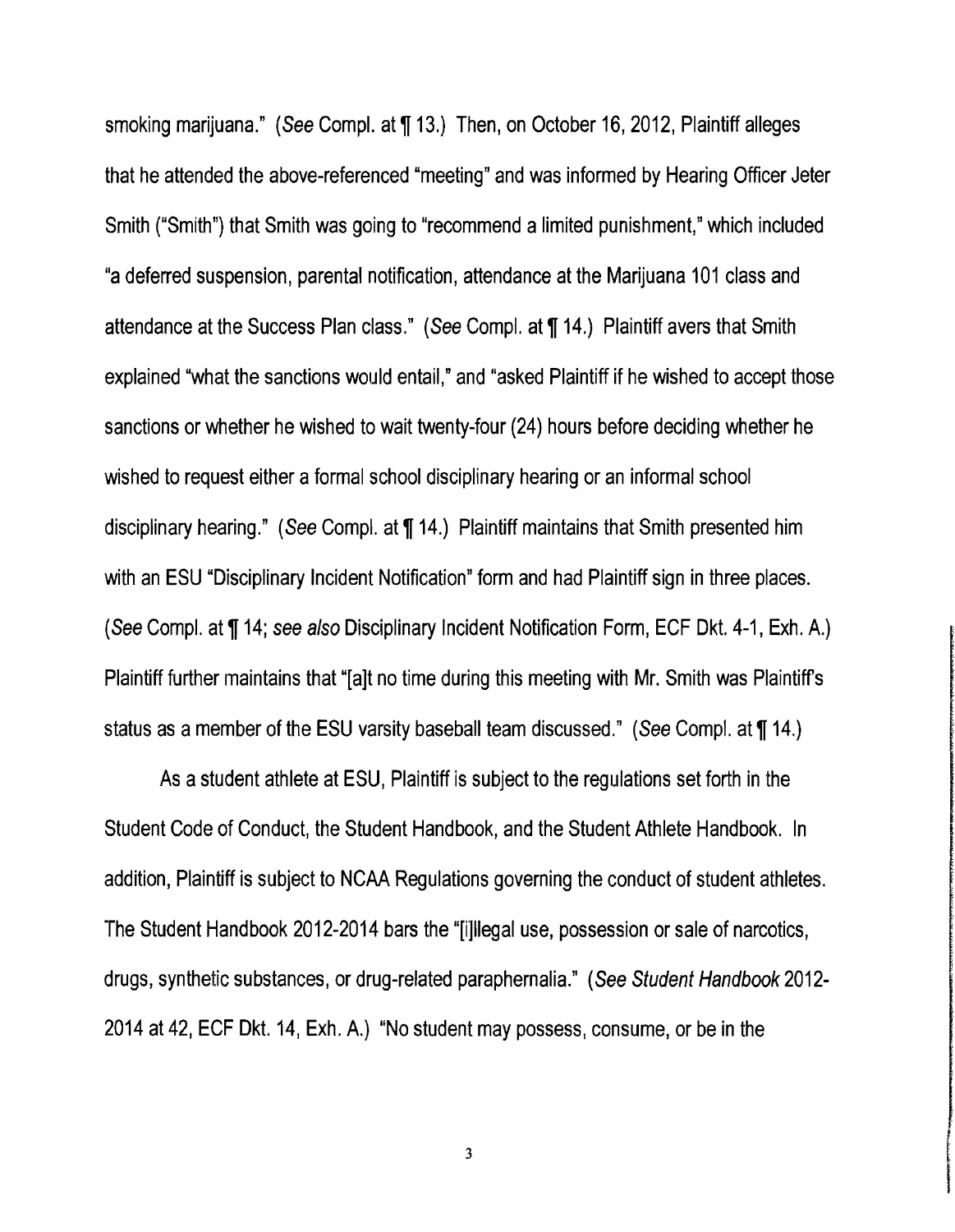presence of narcotics, drugs, synthetic substances, or drug-related paraphernalia anywhere

on campus." (See id.)

Further, the Student Athlete Handbook details additional regulations with which

student athletes are expected to comply. The Student Athlete Handbook states, in pertinent

part:

All students have the responsibility to comply with the regulations stated within the University's Student Code of Conduct as presented in the ESU Student Handbook ... Violations of the University Student Code of Conduct may result in probation, suspension, or dismissal from the University and/or the Athletics Program.

(See Student Athlete Handbook at 3-4, ECF Dkt. 14, Exh. H.)

In addition, the NCAA requires students to "be in good academic standing according

to the standards of your institution," in order to be eligible to compete. (See NCAA

Regulations - Division II for Academic Year 2012-2013, ECF Dkt. 14, Exh. G.)

Plaintiff was found to have committed three infractions with regard to the Student

Code of Conduct:

10. Illegal use, possession, or sale of narcotics, drugs or drug-related paraphernalia.

16. Citations or convictions or violations of Local, State or Federal Law. 23. Violations of other University Policies and regulations.--Community Standards.

(See Student Code of Conduct Violation Form, ECF Dkt. 14-1, Exh. C.)

Plaintiff alleges that on October 16, 2012, he arrived for baseball practice and was

advised by his coach that he was suspended from participation on the baseball team for the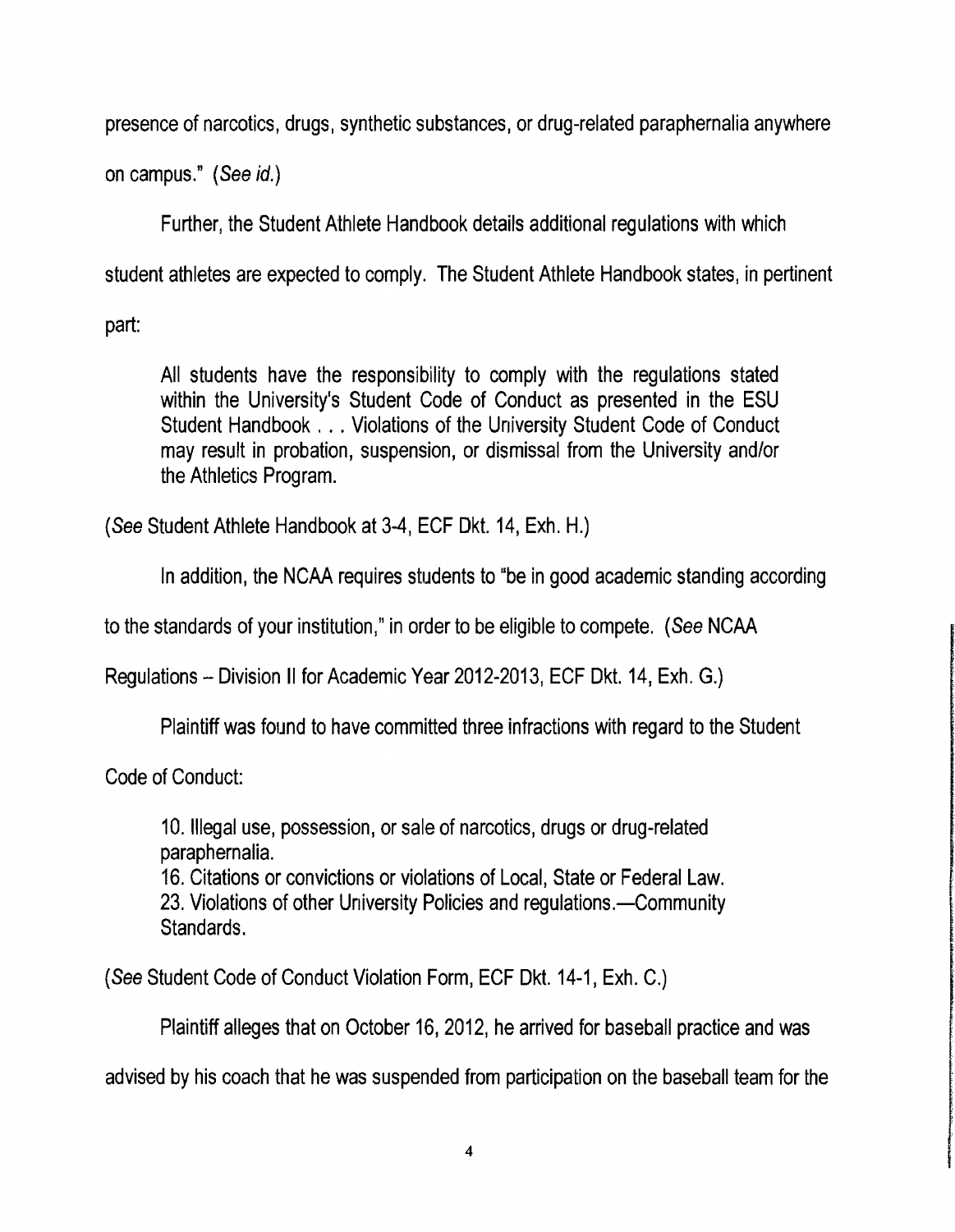remainder of the 2012-2013 academic year in connection with the October 1, 2012 incident. (See Compl. at  $\P$  15.) Plaintiff insists that he was not "aware that he was going to be suspended from the baseball team," (see Compl. at ¶16), and that on October 19, 2012, he contacted ESU Vice President of Student Affairs Doreen Tobin ("Tobin") to discuss his suspension (see Compl. at ¶ 17). Tobin met with Plaintiff on November 7, 2012, and informed Plaintiff that she would consider his request to vacate the baseball suspension. (See Compl. at  $\P$  17.) Plaintiff asserts that on December 11, 2012, Tobin met with Plaintiff and orally informed him that she would not vacate the suspension. (See Compl. at  $\P$  20.)

Plaintiff asserts that he is a"professional baseball prospect recognized by Major League Baseball who cannot miss a collegiate baseball season without being removed from Major League Baseball's prospect list." (See Compl. at  $\P$  23.) Plaintiff claims that Defendants' actions deprive him of contractual and constitutional rights, "which ha[ve] been to his great financial loss." (See Compl. at TI 22-25.)

On January 7, 2013, Plaintiff filed a Motion for Preliminary Injunction (Doc. 4.1) seeking reinstatement on the ESU varsity baseball team. Plaintiffs motion only addresses constitutional issues.

### **STANDARD**

This Court must consider four factors when ruling on Plaintiffs motion for preliminary injunction: (1) whether Plaintiff has shown a reasonable probability of success on the merits; (2) whether Plaintiff will be irreparably injured by denial of the relief; (3) whether granting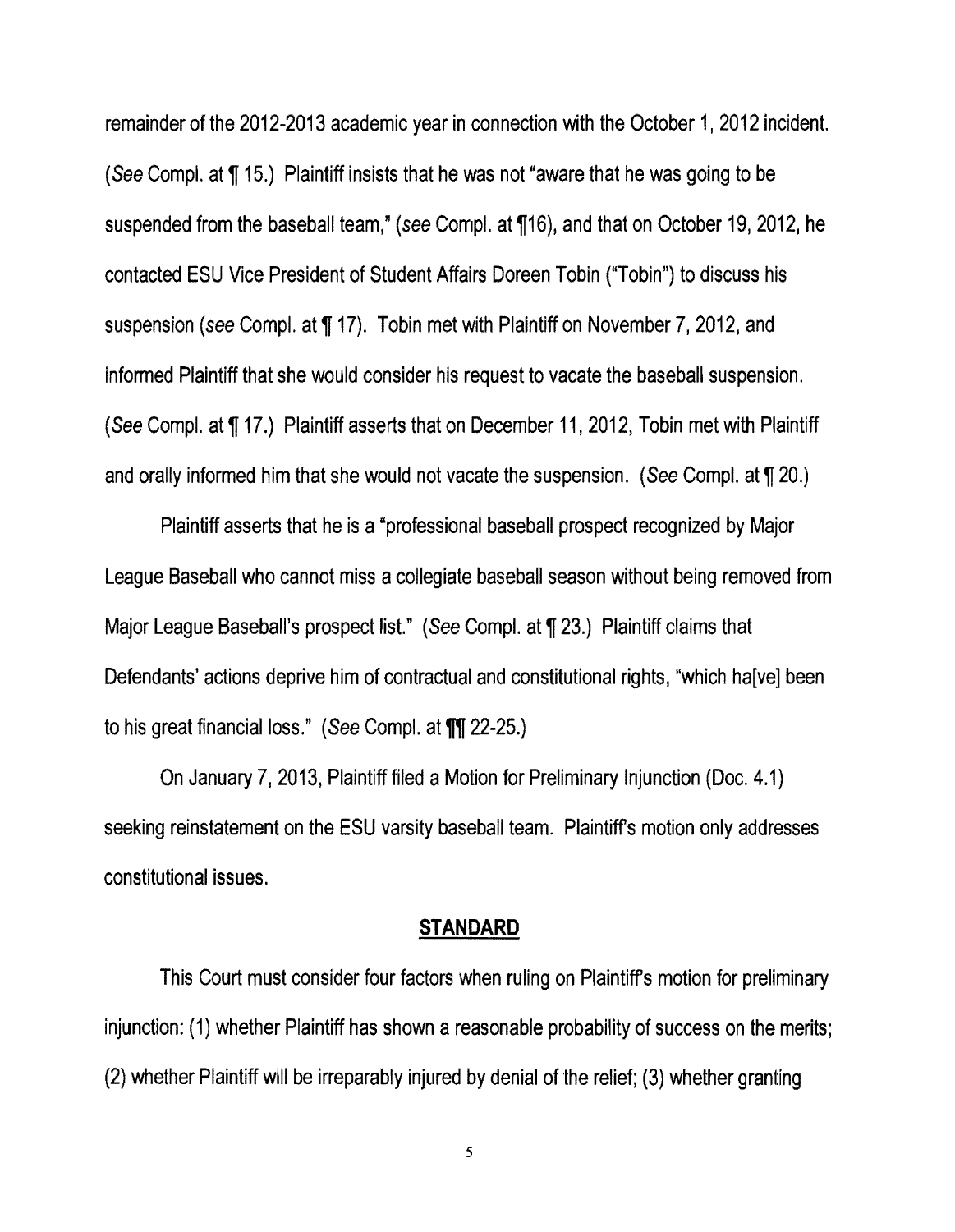preliminary relief will result in even greater harm to the Defendants; and (4) whether granting preliminary relief will be in the public interest. Am. Exp. Travel Related Serv., Inc. v. Sidamon-Eristoff, 669 F.3d 359, 366 (3d Cir. 2012). "The burden lies with the plaintiff to establish every element in its favor, or the grant of a preliminary injunction is inappropriate." P.C. Yonkers, Inc. v. Celebrations the Parly and Seasonal Superstore, LLC, 428 F.3d 504, 508 (3d Cir. 2005).

#### **DISCUSSION**

Plaintiffs Motion for Preliminary Injunction requires the Court to address several issues: (1) whether injunctive relief is available to Plaintiff despite the fact that Defendants are generally subject to immunity from suit under the Eleventh Amendment; (2) whether Plaintiff has alikelihood of success on the merits with regard to: (a) demonstrating a property interest in playing an intercollegiate sport and (b) showing adeprivation of due process; and (3) whether Plaintiff can demonstrate irreparable harm. The Court is restrained by the concept that injunctive relief is an "extraordinary remedy, which should be granted only in limited circumstances." Novarlis Consumer Health, Inc. v. Johnson *&*  Johnson-Merck Consumer Pharms. Co., 290 F.3d 578, 586 (3d Cir.2002) (quotation and citation omitted).

#### 1. Availability of Injunctive Relief

The Eleventh Amendment "bars private suits against astate sued in its own name except in certain narrow circumstances." Koslow v. Commonwealth of Pennsylvania, 302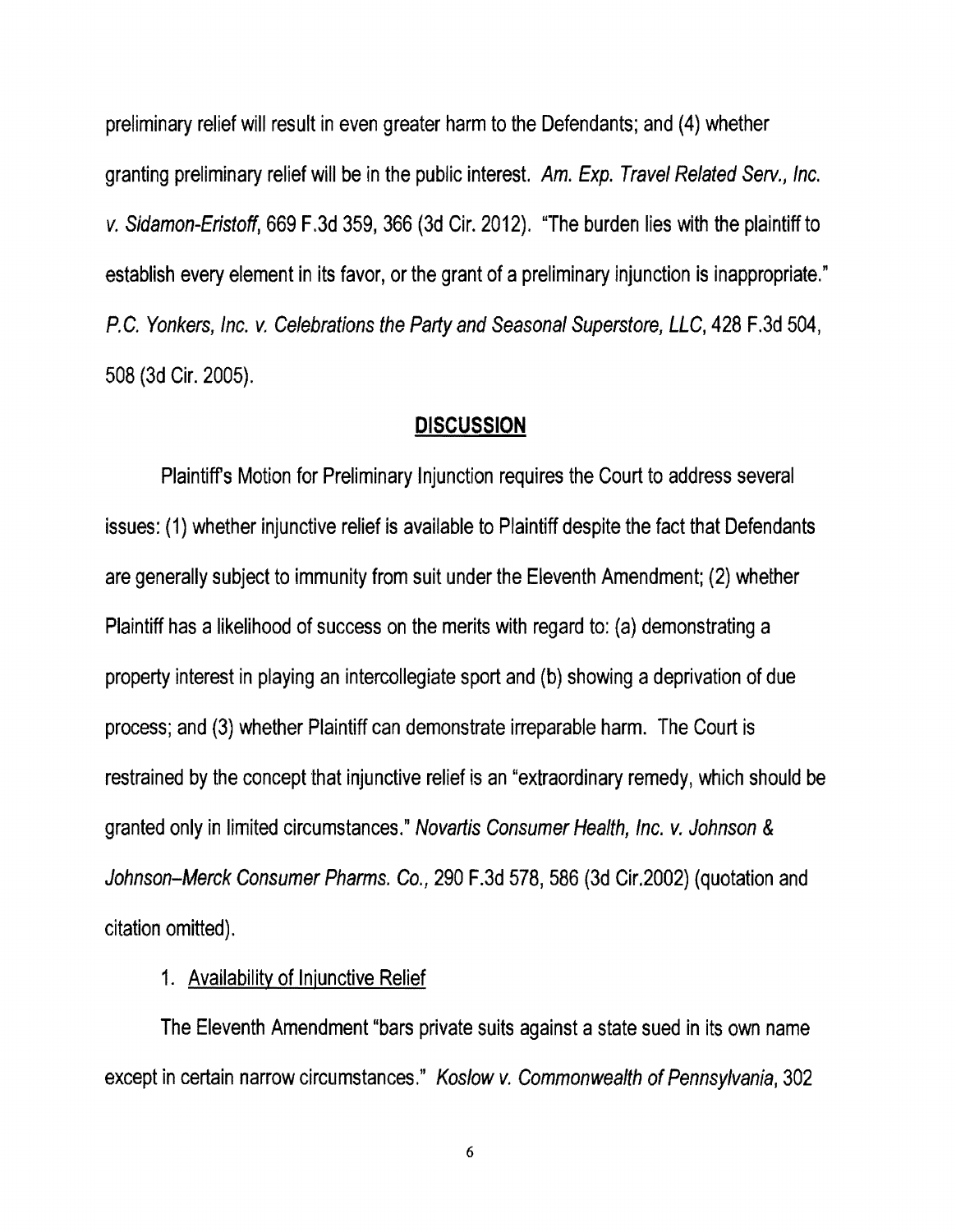F.3d 161, 178 (3d Cir. 2002). **In** the present matter, however, Plaintiffs motion seeks prospective injunctive relief, which is permitted under the Ex parte Young doctrine. As the Third Circuit has noted, "[t]he Eleventh Amendment has not been interpreted to bar a plaintiffs ability to seek prospective relief against state officials for violations of federal law." Id. at 178.

Plaintiff and Defendants in the present action agree that Plaintiffs motion for prospective injunctive relief is not barred by the Eleventh Amendment, and accordingly, that such a motion is not constitutionally barred. The Court further agrees that the Ex parte Young doctrine permits Plaintiff to seek prospective injunctive relief, and Plaintiff will not be barred from seeking equitable relief.

### 2. Likelihood of Success on the Merits

Akey element for acourt deciding amotion for preliminary injunction is to determine the moving party's likelihood of success on the merits of the case. In the present matter, the focus of Plaintiffs argument in his moving brief is the contention that he was not provided with due process with regard to his one year athletic suspension. (See Pl.s' Sr. in Supp. of Mot. at 4, ECF Dkt. 4-4.) Plaintiff asserts that when he waived his right to a formal hearing, he was not fully aware of the "extent of the sanctions he was facing," and would not have agreed to them without a hearing. (See id. at 5.)

Plaintiff maintains that he was presented with a Disciplinary Incident Notification form which memorialized the punishments Plaintiff agreed to for his admitted use of a controlled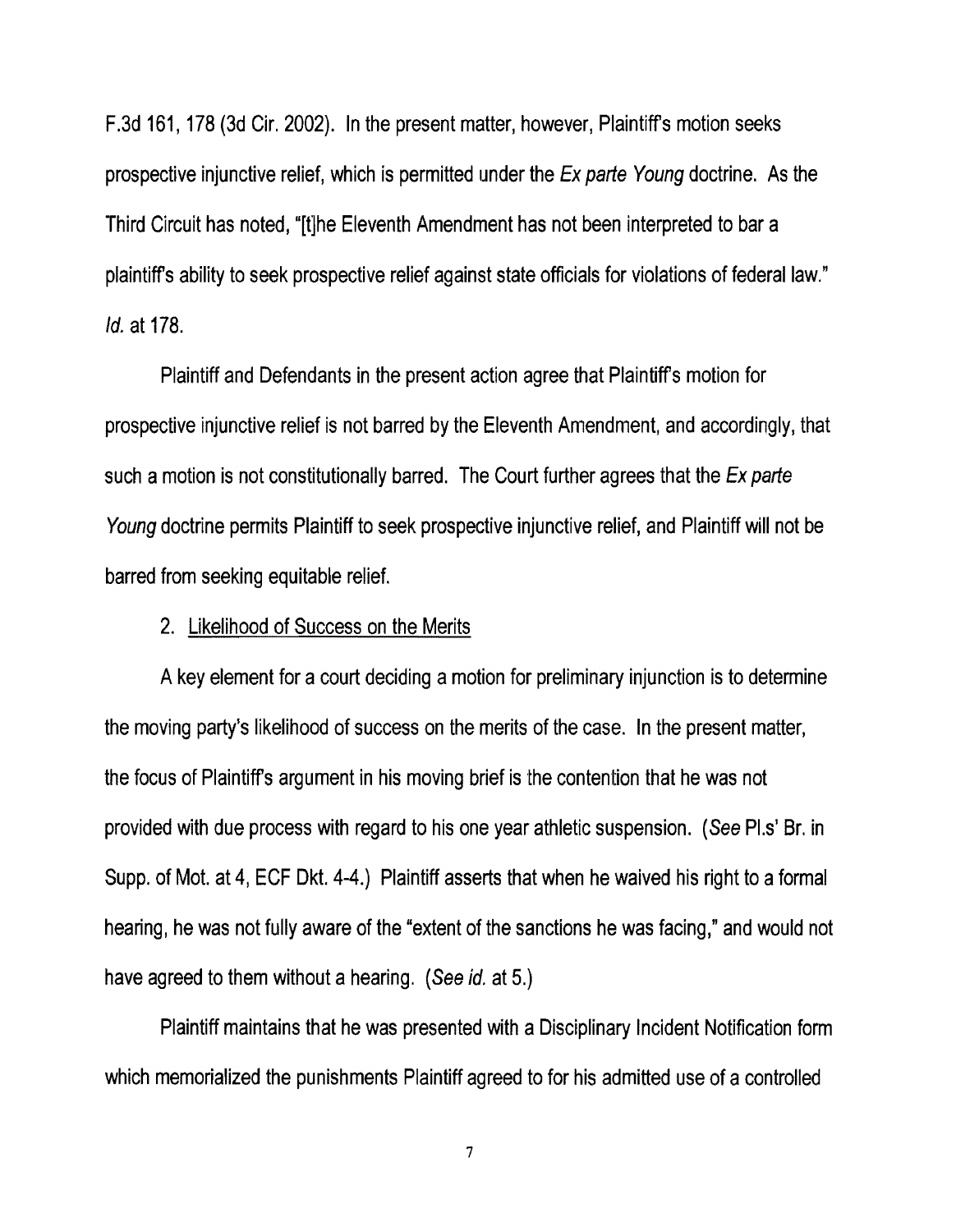substance. It mandated the following: "(1) deferred suspension until October 16, 2013; (2) parental notification; (3) complete the Marijuana 101 class by October 30,2012; and (4) complete the Success Plan by October 30,2013." (See PI.'s Br. in Supp. of Mot. at 4; see also Disciplinary Incident Notification Form, Exh. A, ECF Dkt. 4-4.) Plaintiff insists that he was never informed of the possibility of an immediate one year suspension from the ESU varsity baseball team. (See id.) Plaintiff argues that he was intentionally misled into signing the form, which included his waiver of a right to a formal hearing. (See id. at 5.) As a result, Plaintiff asserts that he was denied due process rights accorded to him under the Fifth and Fourteenth Amendments.

Defendants, on the other hand, contend that Plaintiff did not suffer a constitutional deprivation because (1) Plaintiff has no property interest in participating on the ESU varsity baseball team and (2) the procedures afforded to Plaintiff were adequate to provide due process. (See Defs.' Br. in Opp. Mot. at 8, ECF Dkt. 14.)

In Angstadt v. Midd-West Sch. Dist., 377 F.3d 338 (3d Cir. 2004), the Third Circuit held that students do not possess a property interest in extracurricular or sporting activities for constitutional purposes. Id. at 344 ("no property interest exists in participation in extracurricular activities, including sports, as ageneral principle, under the United States Constitution"). As Defendants properly note, Plaintiff provides no contrary case law in support of the proposition that such a right exists. In fact, at oral argument, Plaintiff's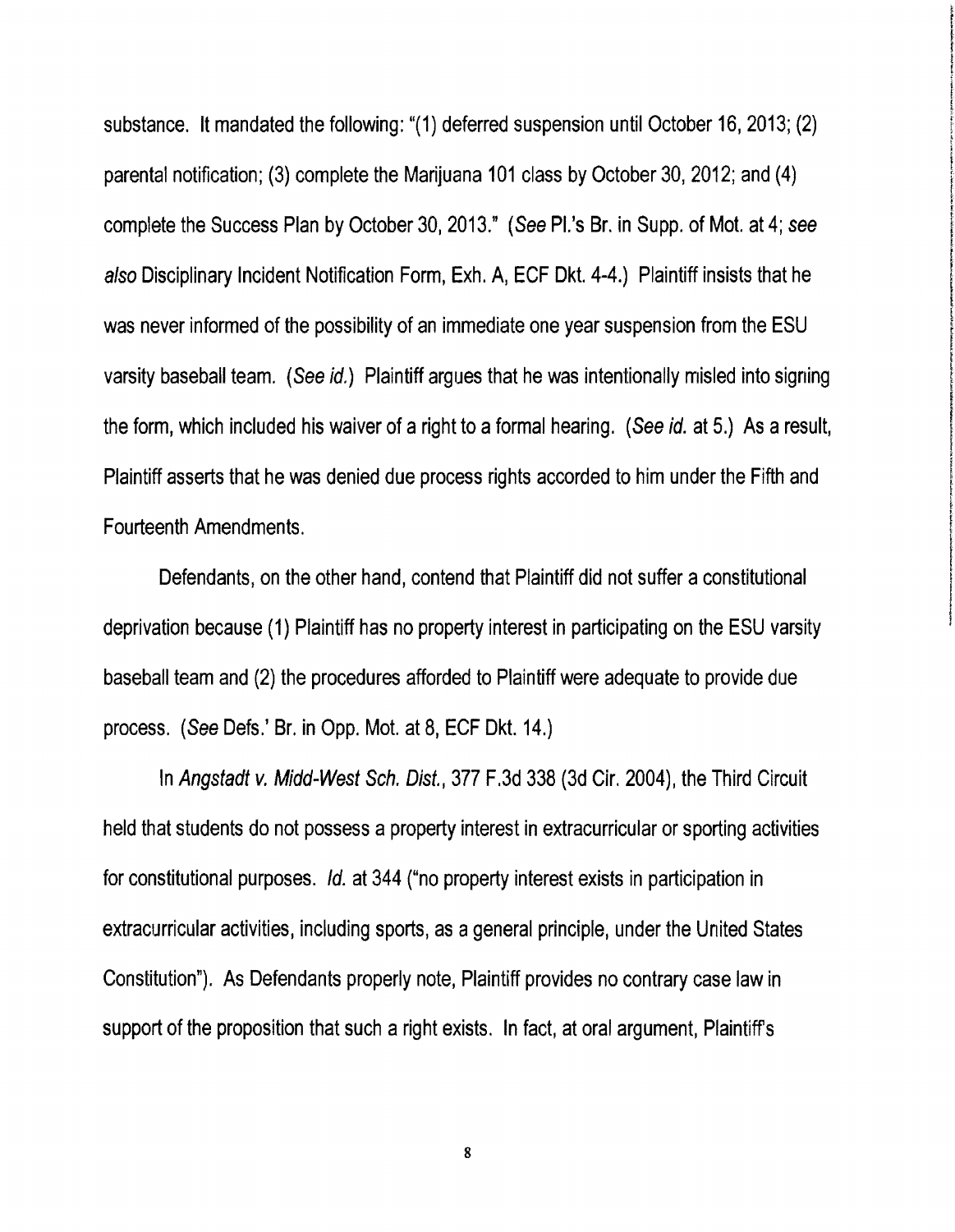counsel did not point to asingle case in which a court held that astudent possesses a constitutional right to participate in extracurricular activities under similar circumstances.

Further, Defendants adequately demonstrate that they provided Plaintiff with the required procedural rights of "notice and a hearing." (See Defs.' Sr. in Opp. Mot. at 8.) On this issue, it appears that Plaintiffs only contention is that he was not informed about the possibility that his deferred suspension carried with it aone year ban from extracurricular activities, including the varsity baseball team. In Goss v. Lopez, the Supreme Court noted that astudent facing suspension must be given "oral or written notice of the charges against him and, if he denies them, an explanation of the evidence the authorities have and an opportunity to present his side of the story." Goss, 419 U.S. 565, 581 (1975). Astudent is not accorded the right to "secure counsel, to confront and cross-examine witnesses supporting the charge, or to call his own witnesses to verify his version of the incident." Id. at 583.

In the present matter, Plaintiff received substantial notice of the charges brought against him: (1) an oral notification on October 1,2012, when he was first cited for smoking marijuana, and (2) a written letter on October 4, 2012, identifying the charges brought against Plaintiff and the specific provisions of the Student Code of Conduct of which he was accused of violating. On October 16, 2012, Plaintiff met with Jeter Smith to discuss the charges at his informal hearing. Plaintiffs own Complaint indicates that he had extensive conversations with ESU's Vice President of Student Affairs concerning his punishment and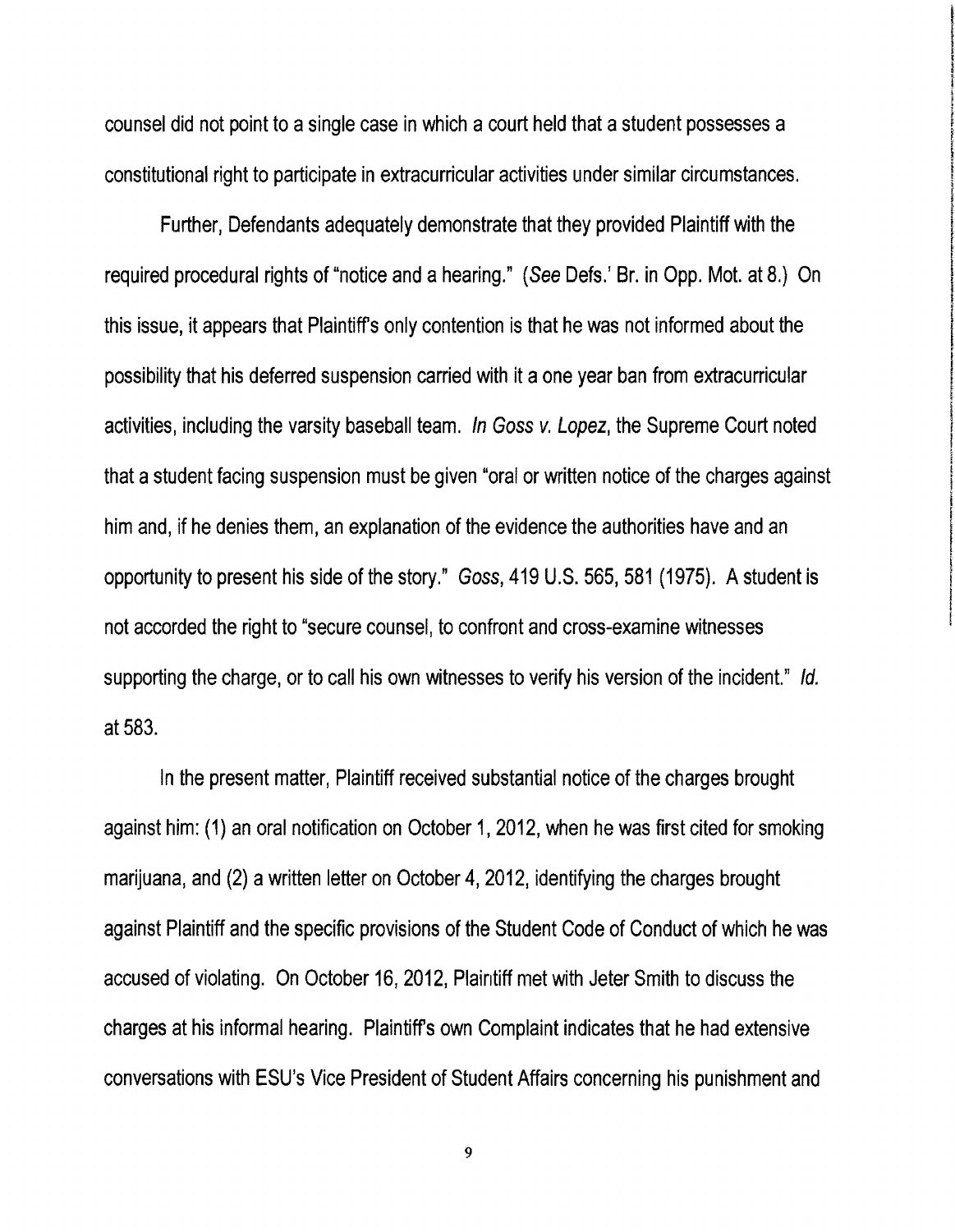that the decision to uphold the suspension of Plaintiff from the varsity baseball team was carefully weighed by this senior administrator. This satisfies the due process requirements set forth in Goss, supra, because Plaintiff was given the opportunity to confront the charges against him and to present his defenses to those who sat in judgment. In fact, Plaintiffs counsel acknowledged at oral argument that the informal hearing process accorded to Plaintiff met the due process requirements outlined in Goss. (See Hr'g Transcript of April 3, 2013 at 9.)

Further, Plaintiffs case rests upon the idea that the possibility that Plaintiff faced a suspension from the varsity baseball team needed to be included as part of the notice requirement. The Third Circuit's opinion in Palmer v. Merluzzi, 868 F.2d 90 (3d Cir. 1989), demonstrates that Defendants did not need to provide Plaintiff with an exhaustive list of potential penalties when those penalties are "knowable from previously published materials or are obvious from the circumstances." Palmer, 868 F.2d at 94. In the present matter, Plaintiff was a student at ESU and had a Student Handbook, which contained the Student Code of Conduct, in addition to the Student Athlete Handbook. Both are available on ESU's website. The Code of Conduct clearly states that the use of illegal drug use constituted a violation of the Code. The Student Athlete Handbook also states that "[v]iolations of the University's Student Code of Conduct may result in probation, suspension, or dismissal from the University and/or the Athletics Program." (See Student Athlete Handbook at 4.) It is clear that Plaintiff knew or should have known the consequences of his actions, as the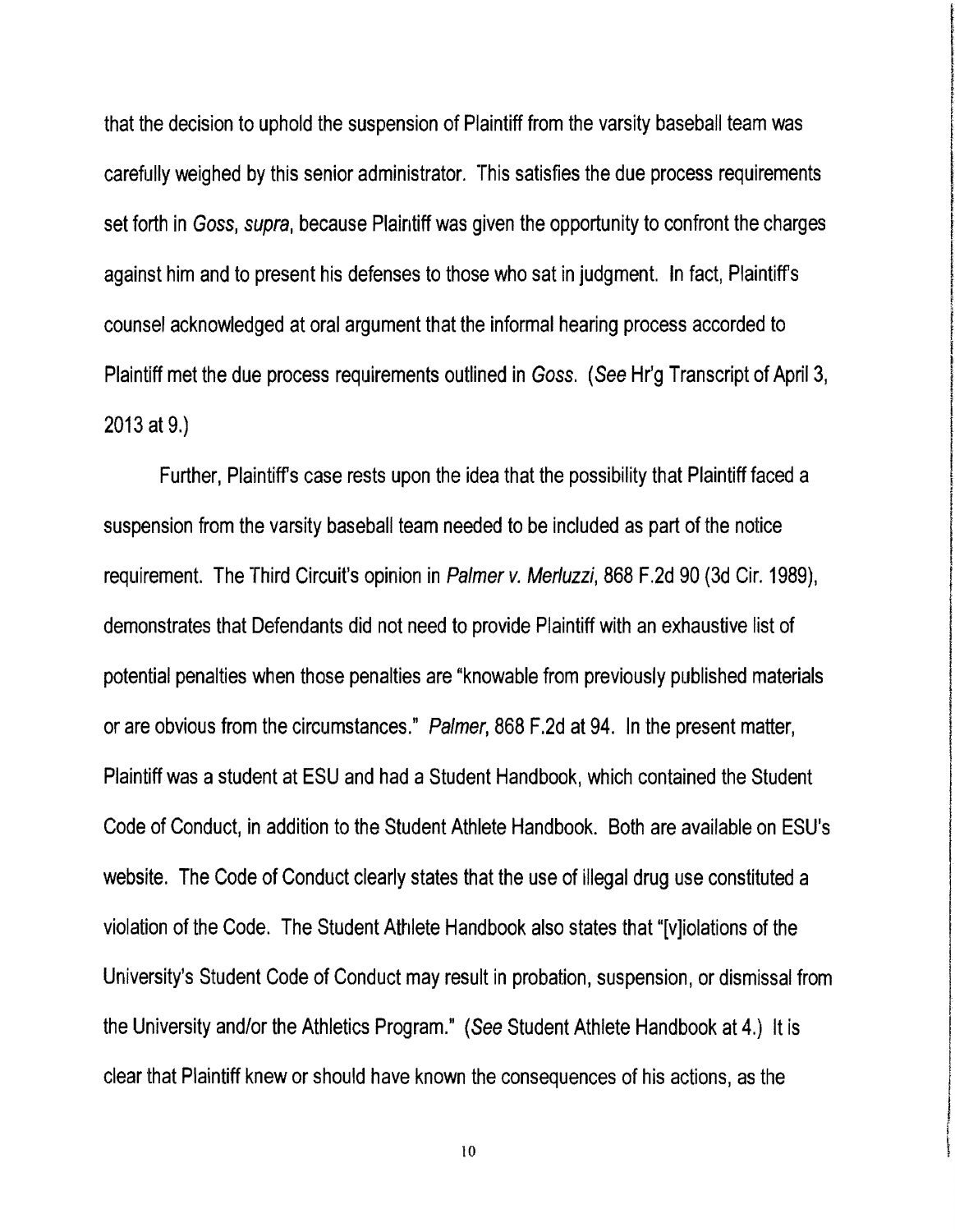punishments for drug related infractions were readily available to him. Accordingly, Plaintiffs argument that he was denied procedural due process protections is without merit.

### 3. Failure to Demonstrate Irreparable Harm

In order to succeed on a motion for preliminary injunction, the moving party must demonstrate that it will suffer irreparable harm if its request for an injunction does not issue. See Am. Exp. Travel Related Serv., Inc, 669 F.3d at 366. In the present matter, Plaintiff fails to show irreparable harm.

Plaintiff argues that Defendants "unilaterally imposed an additional suspension of Plaintiffs eligibility to play on the varsity baseball team," and that as aresult of such actions, he "will continue to suffer immediate and irreparable harm." (See Pl.'s Br. in Supp. Mot. at 6, ECF Dkt. 4-4.) At the core of Plaintiffs argument is the assertion that Plaintiff will be "removed by Major League Baseball teams from the prospect list, for which there is no adequate remedy at law." (See PI.'s Br. in Supp. Mot. at 6.) Plaintiff further contends that if he is forced to miss one baseball season for a non-injury related reason, it is likely that Major League Baseball will no longer track his progress.

As the Third Circuit held in Continental Group, Inc. v. Amoco Chem., Corp., 614 F.2d 351, 359 (3d Cir. 1980), a district court cannot issue an injunction to eliminate the possibility of future injury. See id. at 359. An injunction can only issue after the presentation of evidence showing "immediate irreparable injury" or "a presently existing actual threat." Id.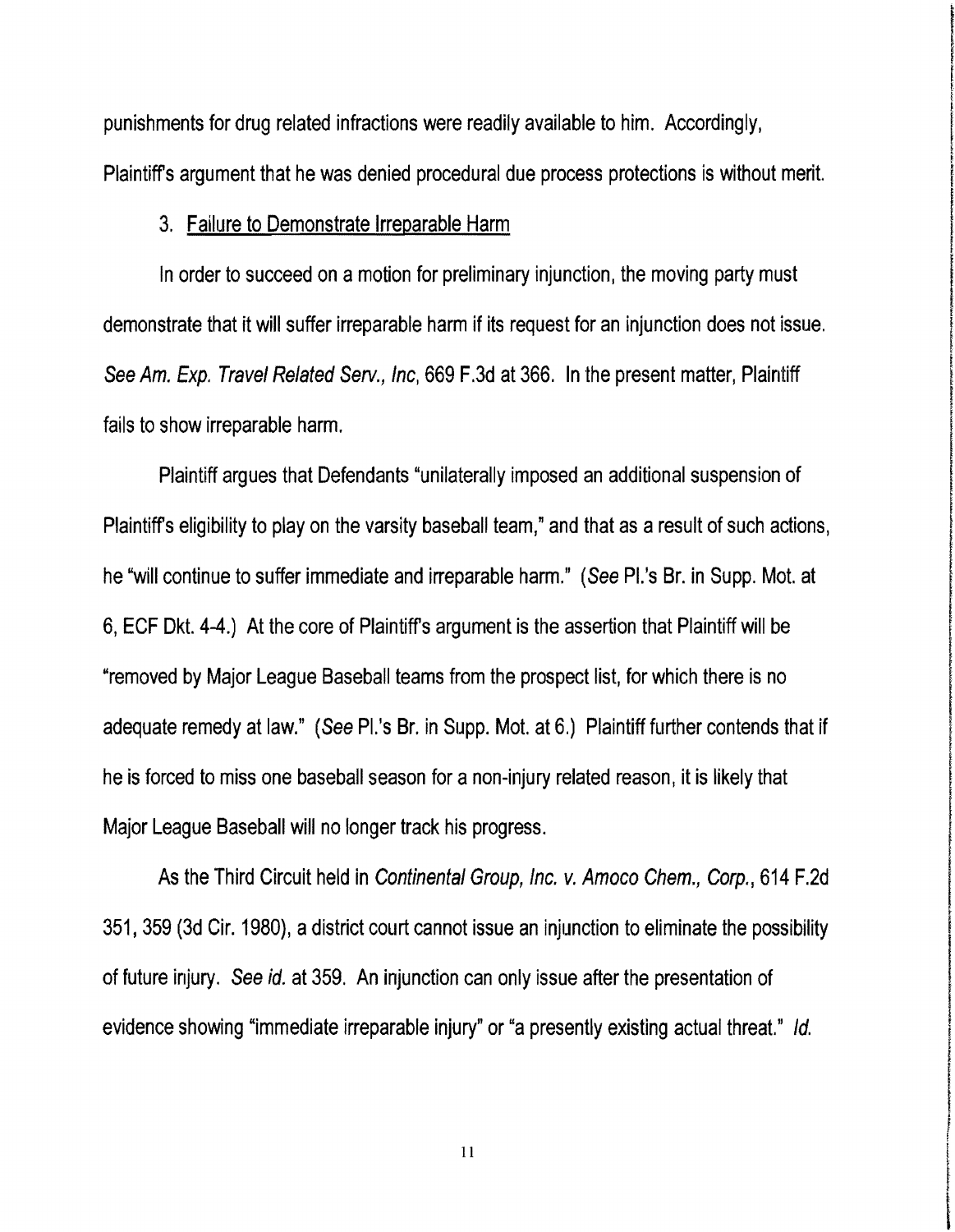At oral argument, Plaintiffs counsel conceded that there is sparse evidence to support the contention that Plaintiff has, in the words of the Court, "at least a reasonable likelihood of becoming a professional baseball player." (See Hr'g Transcript of April 4, 2013, at 12-13.) Oral argument demonstrated the lack of concrete harm that would be suffered by Plaintiff absent the issuance of a preliminary injunction, as no team has provided a letter of intent to Plaintiff nor is there a "guarantee" that Plaintiff will be a professional baseball player. (See id. at 14.) As Defendants noted in their oral argument, predictions concerning possible harm to the future career of acollege athlete do not rise to the level of concrete constitutional injury necessary to form the basis for a preliminary injunction. (See id. at 20.) "The interest in future professional careers must ... be considered speculative and not of constitutional dimensions." Colorado Seminary (University of Denver) v. Na. Collegiate Athletic Ass'n, 417 F. Supp. 885, 895 (D. Col. 1976). Similarly, in St. Patrick High School v. New Jersey Interscholastic Athletic Associations, the District of New Jersey found:

Several courts in this Circuit, as well as "other federal courts, have ... held that ineligibility for participation in interscholastic athletic competitions alone does not constitute irreparable harm." Dziewa v. Pa. Interscholastic Ath. Ass'n, 2009 U.S. Dist. LEXIS 3062, at \* 17-18, 2009 WL 113419 (E.D.Pa. Jan. 16, 2009); Sharon City Sch. Dist. v. Pa. Interscholastic Ath. Ass'n, 2009 U.S. Dist. LEXIS 13037, at \*4-8,2009 WL 427373 (W.D.Pa.2009) (collecting cases; stating that "[b]ecause Plaintiffs failed to identify any irreparable harm, I need not hold a hearing prior to issuing an order denying injunctive relief'); Cruz v. P. I.A.A. , 2000 U.S. Dist. LEXIS 17521, at \*2 (E.D.Pa. Nov. 15,2000)  $($ denying a request for preliminary injunctive relief because " $[$ n $]$ ot being able to play on game day is certainly a disappointment but does not in my judgment